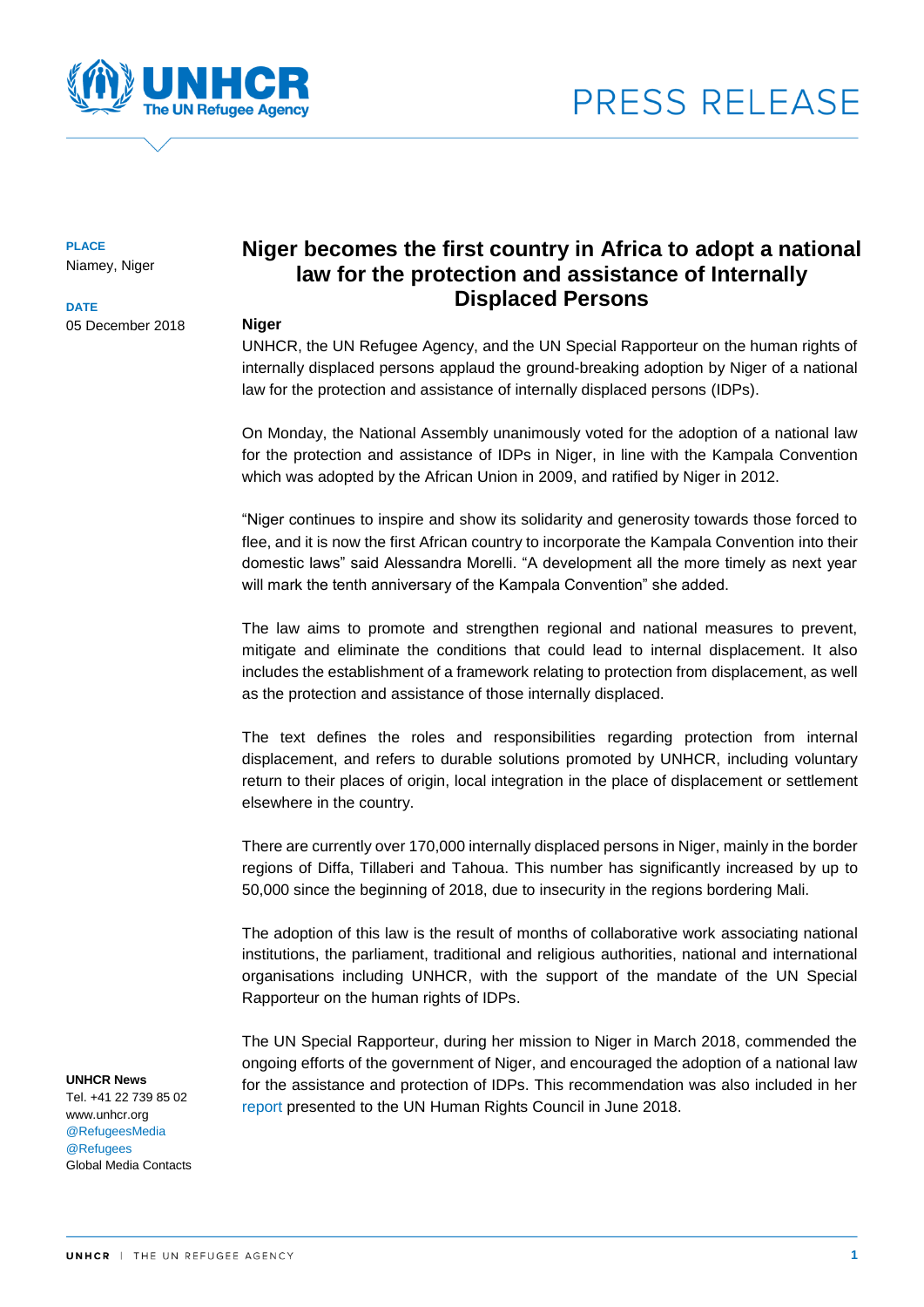

**PLACE** Niamey, Niger

**DATE** 05 December 2018 While the government will be primarily responsible for the provision of emergency assistance and effective protection for IDPs, UNHCR and the humanitarian community will stand prepared to support government efforts to ensure access to adequate assistance and protection, and to pursue durable solutions.

### FOR MORE INFORMATION PLEASE CONTACT:

**Louise Donovan** Niamey +227 92183473 [donovan@unhcr.org](mailto:donovan@unhcr.org)

**Harriet Hirst** Geneva +41 229179172 [hhirst@ohchr.org](mailto:hhirst@ohchr.org)

**UNHCR News** Tel. +41 22 739 85 02

www.unhcr.org @RefugeesMedia @Refugees Global Media Contacts